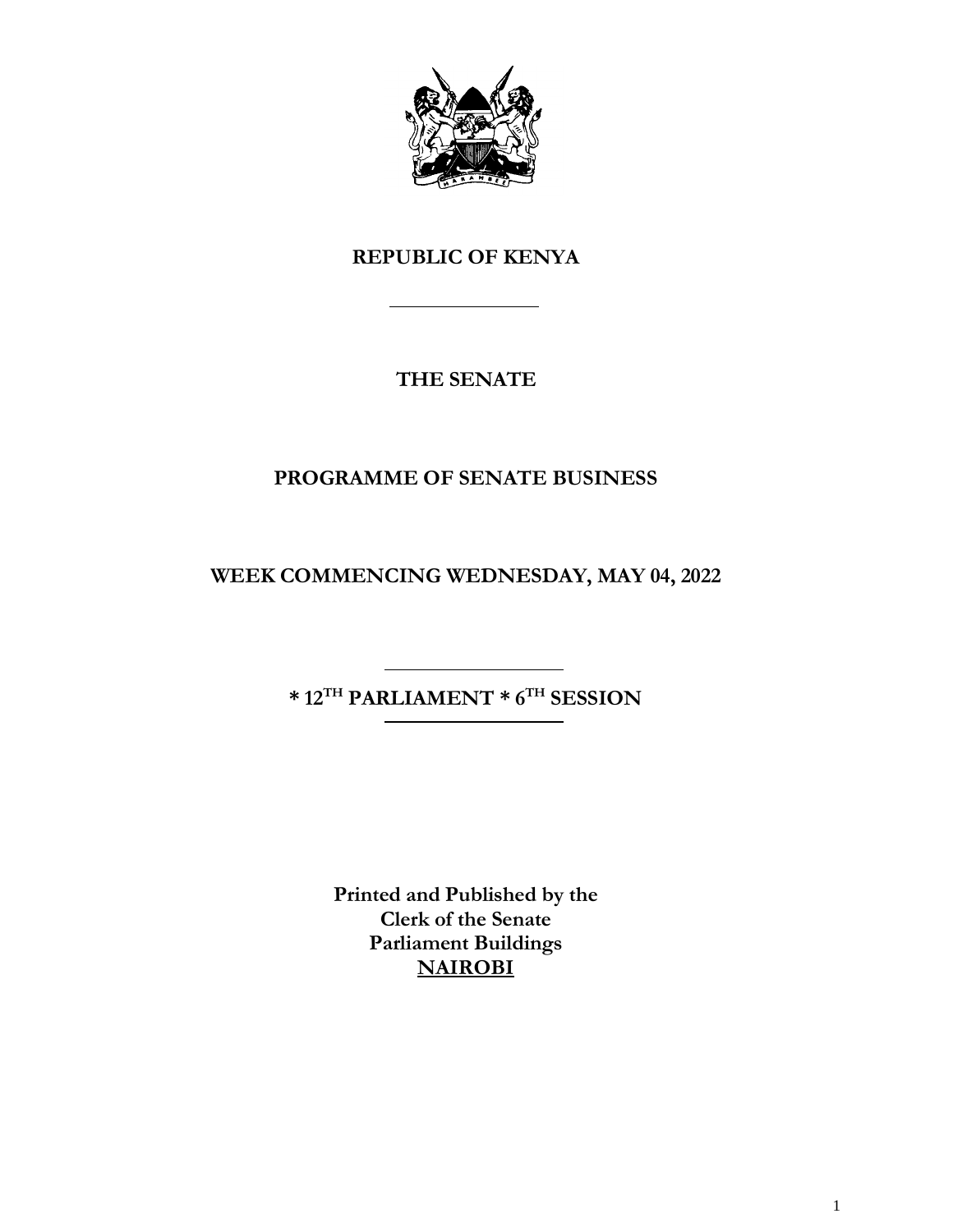**REF: SBC/WP/2022/VOL.1/ (10)** 

**Clerk's Chambers The Senate Parliament Buildings NAIROBI**

28th April, 2022

#### **REPUBLIC OF KENYA**

#### **THE SENATE**

#### **TWELFTH PARLIAMENT (SIXTH SESSION)**

#### **PROGRAMME OF SENATE BUSINESS FOR THE WEEK COMMENCING WEDNESDAY, MAY 04, 2022**

**WEDNESDAY**  04/05/2022 **Communication from the Chair, Messages, Petitions, Papers, Notices of Motion, Statements, Motions and Bills**

## **A. \*\*\*THE LANDLORD AND TENANT BILL (NATIONAL ASSEMBLY BILLS NO. 3 OF 2021)**

(The Senate Majority Leader)

*(Second Reading)*

**(Resumption of debate interrupted on Wednesday, 23 rd February, 2022- Morning Sitting) (Division)**

### **B. \*THE PERSONS WITH DISABILITIES (AMENDMENT) BILL (SENATE BILLS NO. 29 OF 2020)**

(Sen. Aaron Cheruiyot, MP and Sen. (Dr) Isaac Mwaura, MP)

#### *(Second Reading)*

#### **(Resumption of debate interrupted on Thursday, 10 th March, 2022) (Division)**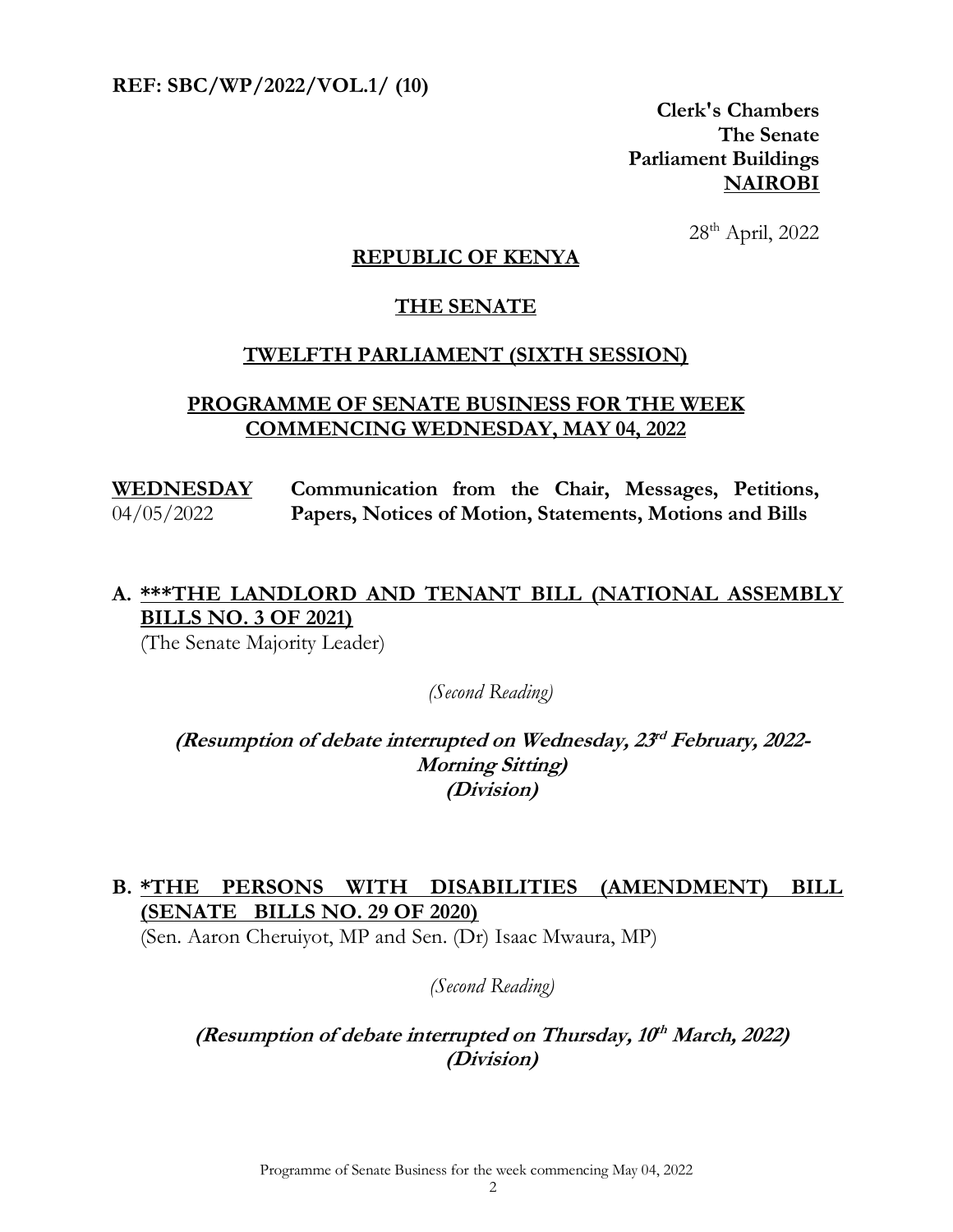### **C. \*THE ELECTION CAMPAIGN FINANCING (AMENDMENT) BILL (SENATE BILLS NO. 51 OF 2021)**

(Sen. Ledama Olekina, MP)

#### *(Second Reading)*

### **(Resumption of debate interrupted on Wednesday, 23 rd March, 2022) (Division)**

## **D. \*THE EMPLOYMENT (AMENDMENT) BILL (SENATE BILLS NO. 54 OF 2021)**

(Sen. Samson Cherarkey, MP)

### *(Second Reading)*

**(Resumption of debate interrupted on Wednesday, 30 th March, 2022) (Division)**

### **E. \*\*THE COTTON INDUSTRY DEVELOPMENT BILL (SENATE BILLS NO. 55 OF 2021)**

(The Chairperson, Standing Committee on Agriculture, Livestock and Fisheries)

#### *(Second Reading)*

### (Resumption of debate interrupted on Thursday, 3f<sup>t</sup> March, 2022) **(Division)**

#### **F. \*THE SUGAR BILL (NATIONAL ASSEMBLY BILLS NO. 68 OF 2019)** (The Senate Majority Leader)

*(Second Reading)*

(Resumption of debate interrupted on Thursday, 7<sup>th</sup> April, 2022) **(Division)**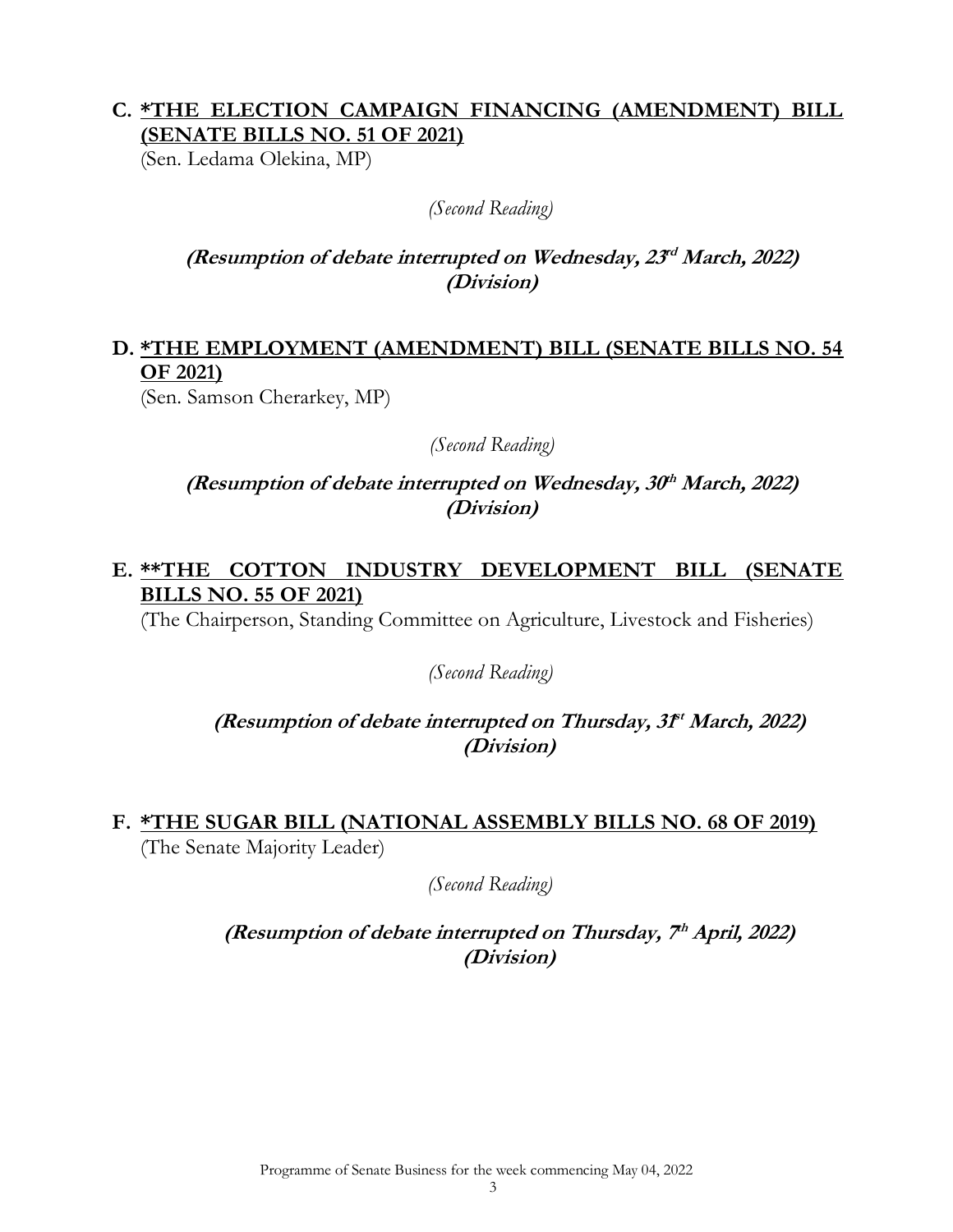## **G. \*\*\*THE PUBLIC PROCUREMENT AND ASSET DISPOSAL (AMENDMENT) BILL (NATIONAL ASSEMBLY BILLS NO. 32 OF 2021)**

(The Senate Majority Leader)

*(Second Reading)* **(Resumption of debate interrupted on Thursday, 28th April, 2022)** 

**(Division)**

### **H. MOTION - ADOPTION OF REPORTS OF THE SESSIONAL COMMITTEE ON COUNTY PUBLIC ACCOUNTS AND INVESTMENTS ON CONSIDERATION OF THE REPORTS BY THE AUDITOR GENERAL ON THE FINANCIAL STATEMENTS OF VARIOUS COUNTY EXECUTIVES FOR FINANCIAL YEAR 2018/2019** (The Chairperson, Sessional Committee on County Public Accounts and Investments)

**THAT,** the Senate adopts the Report of the Sessional Committee on County Public Accounts and Investments on consideration of the Reports by the Auditor General on the Financial Statements of the following County Executives for the Financial Year 2018/2019- Embu; Homa-Bay; Kericho; Kilifi; Kirinyaga; Kisii; Kwale; Machakos; Mombasa; Nandi; Baringo; Bomet; Garissa; Kajiado; and West Pokot as contained in Volume 1 of the Report and the following County Executives- Isiolo; Kakamega; Kisumu; Laikipia; Mandera; Marsabit; Nakuru; Narok; Nyandarua; Samburu; Taita Taveta; Trans-Nzoia; Uasin- Gishu; Vihiga; and Wajir, as contained in Volume 2 of the Report , Laid on the Table of the Senate on Thursday 2<sup>nd</sup> December, 2021.

**(Resumption of debate interrupted on Tuesday, 8 th March, 2022) (Division)**

## **I. MOTION - ADOPTION OF THE REPORT OF THE STANDING COMMITTEE ON HEALTH ON THE SPECIAL AUDIT REPORT ON UTILIZATION OF COVID-19 FUNDS BY TWENTY EIGHT (28) COUNTY GOVERNMENTS**

(The Chairperson, Standing Committee on Health)

**THAT,** the Senate adopts the Report of the Standing Committee on Health on the special audit report on utilization of COVID-19 funds by twenty eight (28) county governments, laid on the Table of the Senate on Wednesday, 9th February, 2022.

## **(Resumption of debate interrupted on Wednesday, 23 rd March, 2022) (Division)**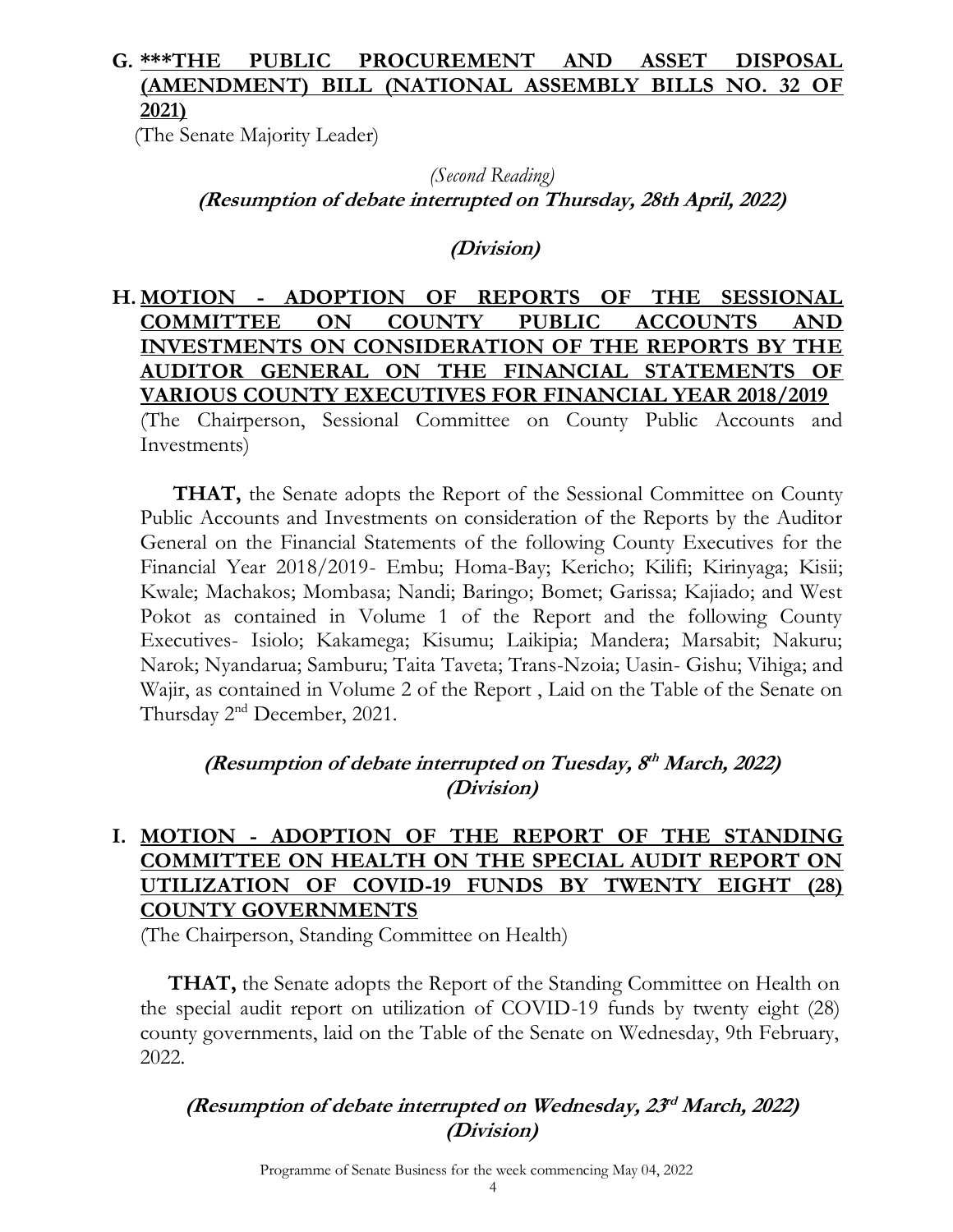#### **J. COMMITTEE OF THE WHOLE \*\*THE INTERGOVERNMENTAL RELATIONS (AMENDMENT) BILL (SENATE BILLS NO. 37 OF 2021)**

(The Chairperson, Standing Committee on Devolution and Intergovernmental Relations)

(Resumption of debate interrupted on Wednesday,  $22^{nd}$ December, 2021 – **Morning Sitting)**

**(Division)**

# **K. COMMITTEE OF THE WHOLE \*THE LAW OF SUCCESSION (AMENDMENT) BILL, (SENATE BILLS NO. 15 OF 2021)**

(Sen. Abshiro Halake, MP)

**(Resumption of debate interrupted on Wednesday, 2 nd March, 2022 – Morning Sitting)** 

### **(Division)**

### **L. COMMITTEE OF THE WHOLE \*THE PRESERVATION OF HUMAN DIGNITY AND ENFORCEMENT OF ECONOMIC AND SOCIAL RIGHTS BILL (SENATE BILLS NO. 21 OF 2021)**  (Sen. Abshiro Halake, MP)

(Resumption of debate interrupted on Wednesday, 2<sup>nd</sup> March, 2022 – Morning **Sitting)** 

**(Division)**

# **M.COMMITTEE OF THE WHOLE**

**\*THE LIFESTYLE AUDIT BILL (SENATE BILLS NO. 36 OF 2021)**  (Sen. (CPA). Farhiya Haji, MP)

(Resumption of debate interrupted on Tuesday,  $f^*$  March, 2022)

**(Division)**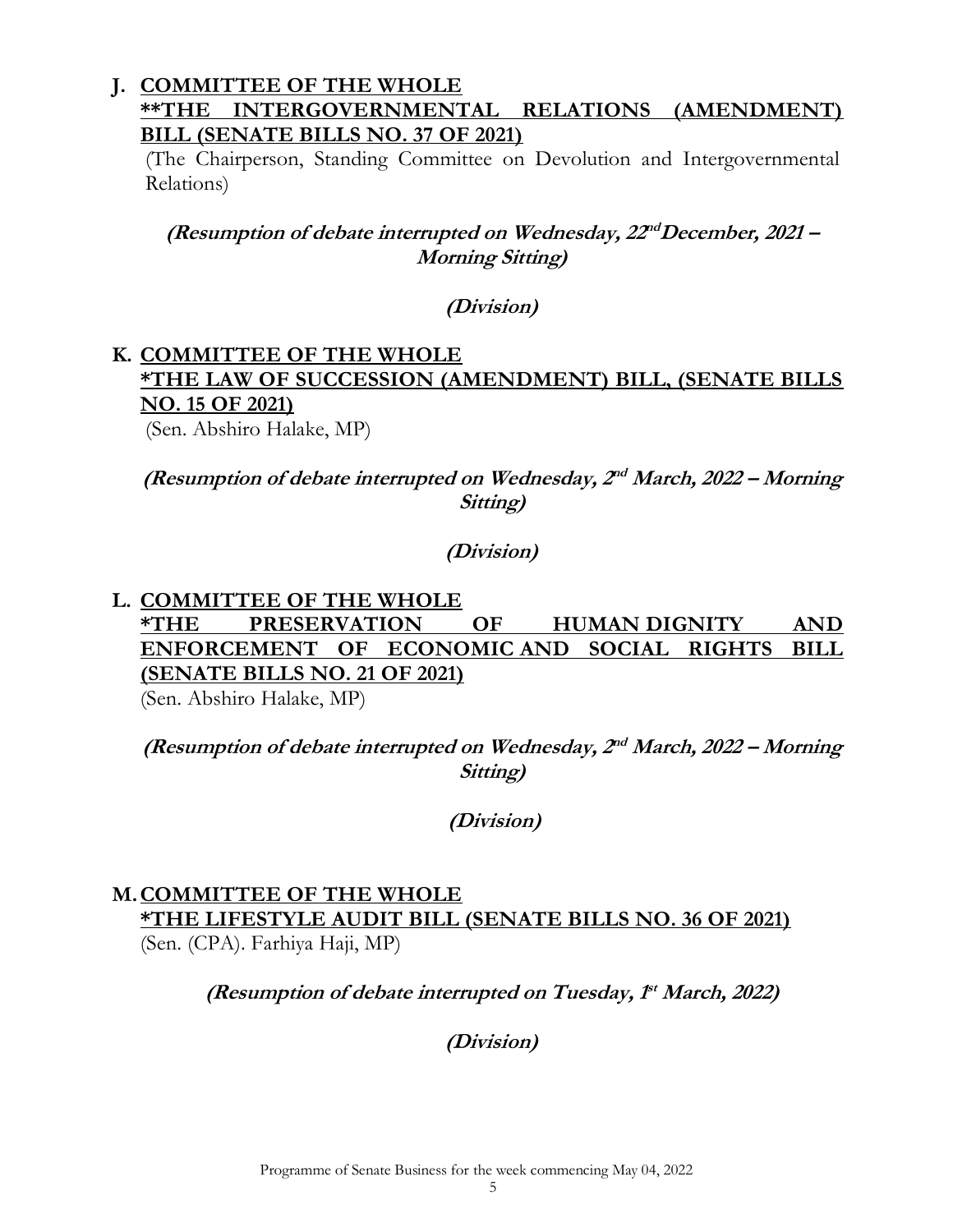### **N. COMMITTEE OF THE WHOLE \*THE SPECIAL NEEDS EDUCATION BILL (SENATE BILLS NO. 44 OF 2021)**

(Sen. (Dr.) Getrude Musuruve and Sen. (Prof.) Margaret Kamar, MP)

**(Resumption of debate interrupted on Wednesday, 2 nd March, 2022 – Morning Sitting)** 

**(Division)**

# **O. COMMITTEE OF THE WHOLE \*THE MENTAL HEALTH (AMENDMENT) BILL (SENATE BILLS NO. 28 OF 2020)**

(Sen. (Arch.) Sylvia Kasanga, MP)

**(Consideration of National Assembly Amendments)**

(Resumption of debate interrupted on Thursday, 7<sup>th</sup> April, 2022)

**(Division)**

## **P. \*\*\*THE SACCO SOCIETIES (AMENDMENT) BILL (NATIONAL ASSEMBLY BILLS NO. 55 OF 2021)**

(The Senate Majority Leader)

 *(Second Reading)*

# **Q. COMMITTEE OF THE WHOLE \*THE ELECTIONS (AMENDMENT) (NO. 3) BILL (SENATE BILLS NO. 48 OF 2021)**

(Sen. (Eng.) Ephraim Maina, MP)

# **R. COMMITTEE OF THE WHOLE \*\*\*THE IRRIGATION (AMENDMENT) BILL (NATIONAL ASSEMBLY BILLS NO. 12 OF 2021)**

(The Senate Majority Leader)

### **S. Any Other Business**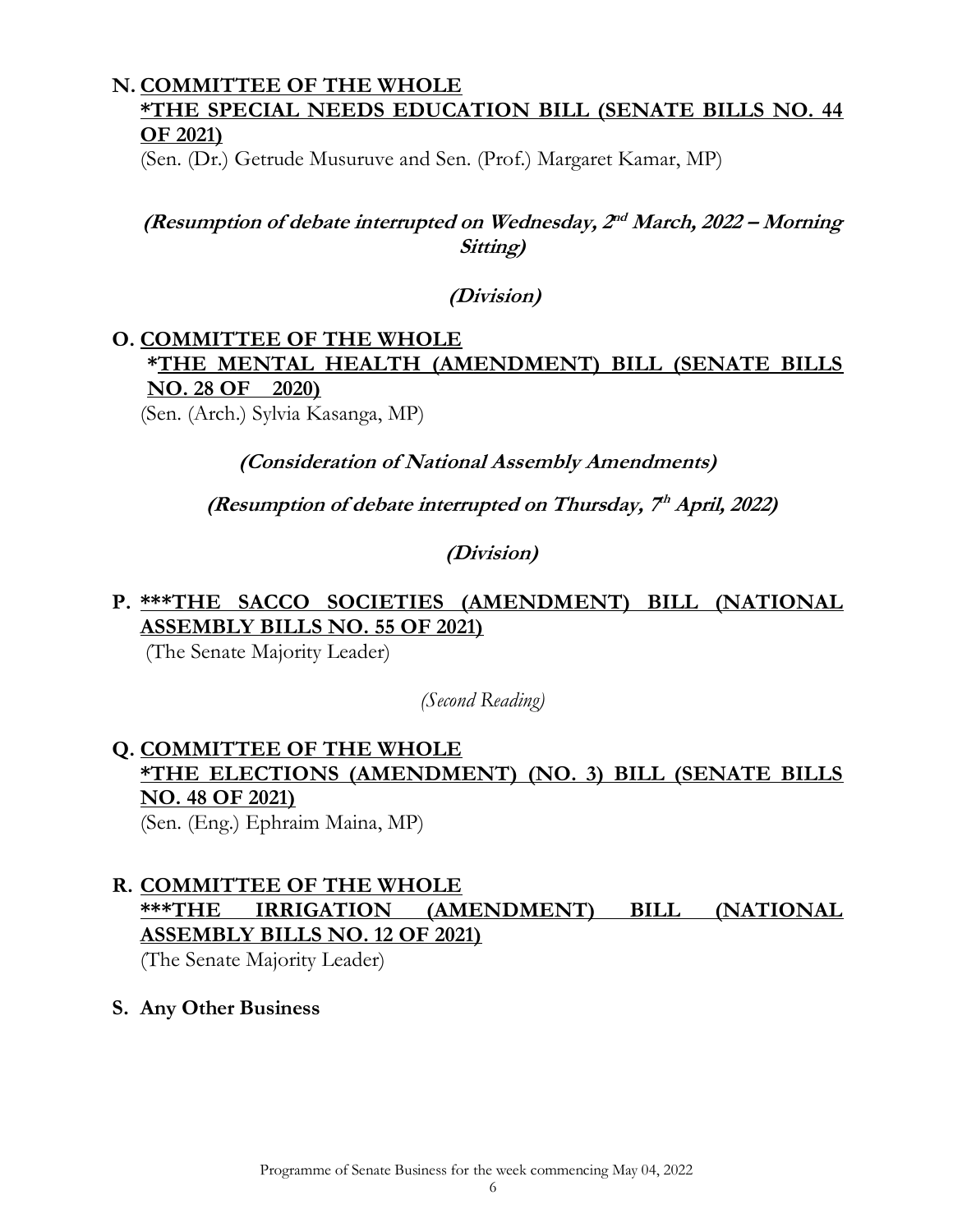**THURSDAY**  05/05/2022 **Communication from the Chair, Messages, Petitions, Papers, Notices of Motion, Statements, Motions, Bills and any other Business not concluded on Wednesday, 4 th May, 2022.** 

### **A. \*\*\*THE SUSTAINABLE WASTE MANAGEMENT BILL (NATIONAL ASSEMBLY BILLS45 NO. 22 OF 2021)**

(The Senate Majority Leader)

*(Second Reading)*

**B. COMMITTEE OF THE WHOLE \*\*THE STREET VENDORS (PROTECTION OF LIVELIHOOD) BILL (SENATE BILLS NO. 7 OF 2021)** 

(Chairperson, Standing Committee on Tourism, Trade and Industrialization)

# **C. COMMITTEES OF THE WHOLE \*THE KENYA MEDICAL SUPPLIES AUTHORITY (AMENDMENT) BILL (SENATE BILLS NO. 53 OF 2021)**

(Sen. Naomi Shiyonga, MP)

# **D. COMMITTEE OF THE WHOLE** \***THE COUNTY RESOURCE DEVELOPMENT BILL (SENATE BILLS NO. 45 OF 2021)**

(Sen. Rose Nyamunga, MP)

## **E. COMMITTEE OF THE WHOLE \*THE COMMUNITY GROUPS REGISTRATION BILL (NATIONAL ASSEMBLY BILLS NO. 20 OF 2021)**

(The Senate Majority Leader)

**TUESDAY**  10/05/2022 **Communication from the Chair, Messages, Petitions, Papers, Notices of Motion, Statements, Motions, Bills and**  any other Business not concluded on Thursday, 5<sup>th</sup> May, **2022.** 

## **A. \*THE CONSTITUTION OF KENYA (AMENDMENT) BILL (SENATE BILLS NO. 46 OF 2021)**

(Sen. Enoch Wambua, MP)

*(Second Reading)*